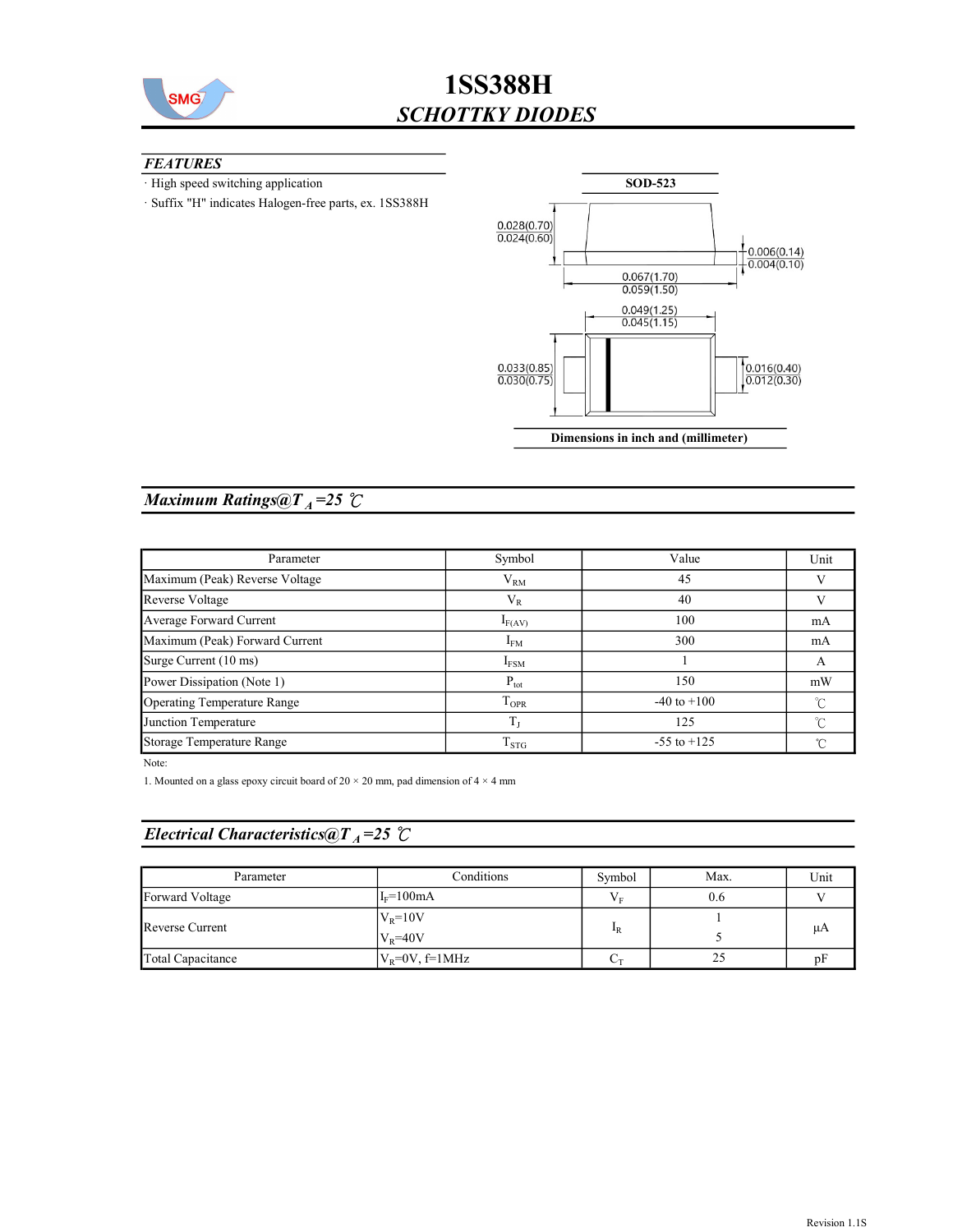

### RATINGS AND CHARACTERISTIC CURVES

![](_page_1_Figure_3.jpeg)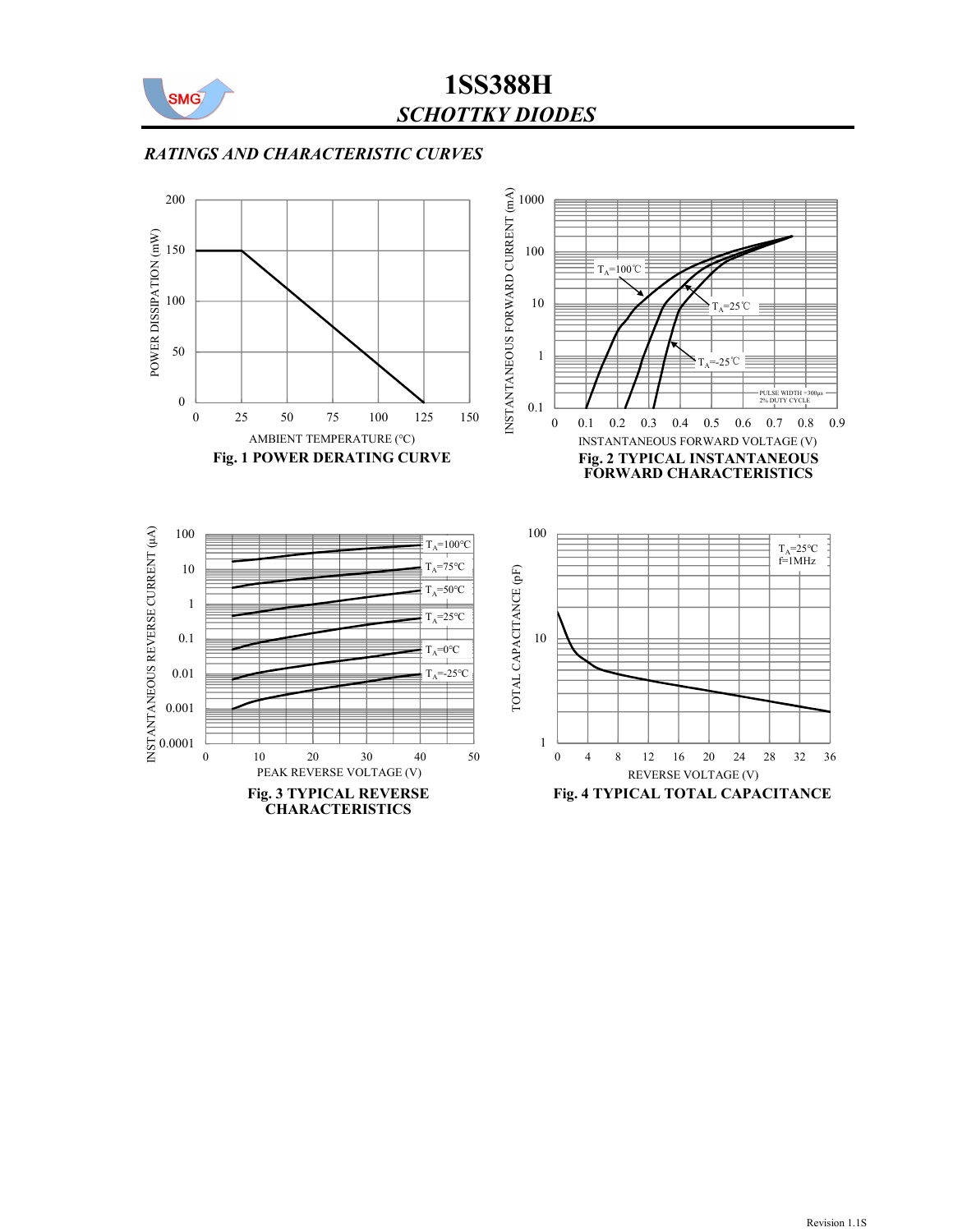![](_page_2_Picture_0.jpeg)

### TAPE & REEL SPECIFICATION

![](_page_2_Figure_3.jpeg)

| mbossed Cavity |  |
|----------------|--|
|                |  |

| <b>Item</b>            | Symbol  | <b>SOD-523</b>    |
|------------------------|---------|-------------------|
| Carrier width          | $A_0$   | $1.00 \pm 0.10$   |
| Carrier length         | $B_0$   | $1.85 \pm 0.10$   |
| Carrier depth          | $K_0$   | $0.85 \pm 0.10$   |
| Sprocket hole          | d       | $1.50 \pm 0.10$   |
| Reel outside diameter  | D       | $178.00 \pm 2.00$ |
| Feed hole width        | $D_0$   | $13.00 \pm 0.50$  |
| Reel inner diameter    | $D_1$   | MIN. 50.00        |
| Sprocke hole position  | Е       | $1.75 \pm 0.10$   |
| Punch hole position    | F       | $3.50 \pm 0.10$   |
| Sprocke hole pitch     | $P_0$   | $4.00 \pm 0.10$   |
| Punch hole pitch       | $P_1$   | $4.00 \pm 0.10$   |
| Embossment center      | $P_{2}$ | $2.00 \pm 0.10$   |
| Overall tape thickness | T       | MAX. 0.60         |
| Tape width             | W       | $8.00 \pm 0.30$   |
| Reel width             | W1      | <b>MAX.</b> 10.00 |

#### ORDER INFORMATION

| $\alpha$<br>۲а             | Reel<br>`ıze |  |
|----------------------------|--------------|--|
| $\sqrt{2}$<br>SOD-1<br>د∠ر | 711          |  |

#### MARKING CODE

| Part Number | Marking Code |
|-------------|--------------|
| ' 99229°    |              |